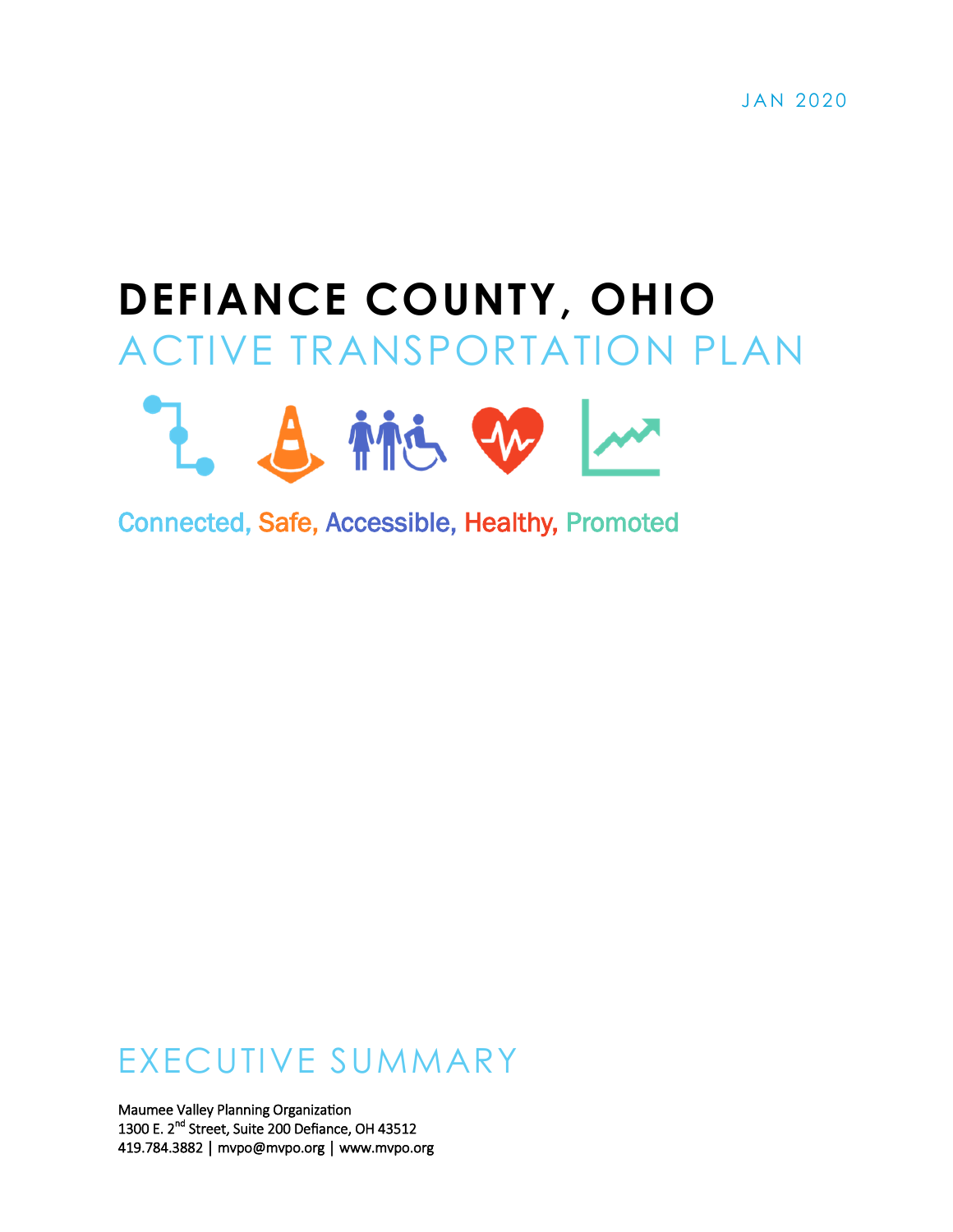# INTRODUCTION

After recognizing the desire for greater connectivity of non-motorized transportation in Defiance County, a committee was formed to investigate the needs and potential solutions. The planning committee was established with representatives located throughout Defiance County including the City, Villages, and County entities, schools, social service agencies, the health department, and Defiance College.

#### **Plan Development**

The plan was developed by the Maumee Valley Planning Organization for the purpose of outlining the vision, goals, and strategies needed to support increased modes of active transportation in Defiance County. The plan includes a needs assessment, Safe Routes to School Travel Plan for the City of Defiance, recommendations, action plan, and project list.

# **What is Active Transportation?**

Active transportation is defined by the Ohio Department of Transportation (ODOT) as "human-powered transportation that engages people in healthy, physical activity while they travel from place to place." The most common examples of active transportation include walking, bicycling, horseback riding, and skateboarding. Active transportation promotes healthy people, a healthy environment, a healthy economy, and mobility for all.

## **Benefits of Active Transportation**

The Ohio Department of Transportation (ODOT) presented the following benefits of incorporating active modes of travel into a community's transportation system:

- Greater economic prosperity
- Better transportation choices
- Improved access to local businesses and services
- Healthier communities
- Cleaner air and water
- Improved social equity

*Source: ODOT Active Transportation Guide (Oct. 2014)*

#### **Plan Components**

The following items are included in the Defiance County Active Transportation Plan, which has a horizon year of 2030. The plan will be reviewed annually and fully updated every five years.

- Vision, Goals, and Objectives
- Public Involvement
- Existing Conditions
- Needs Assessment
- City of Defiance Safe Routes to School
- Focus Areas
- Project List
- Action Plan

#### **Plan Adoption**

After a 30-day public comment period, the plan was formally adopted by the Defiance County Commissioners on January 13, 2020 via resolution.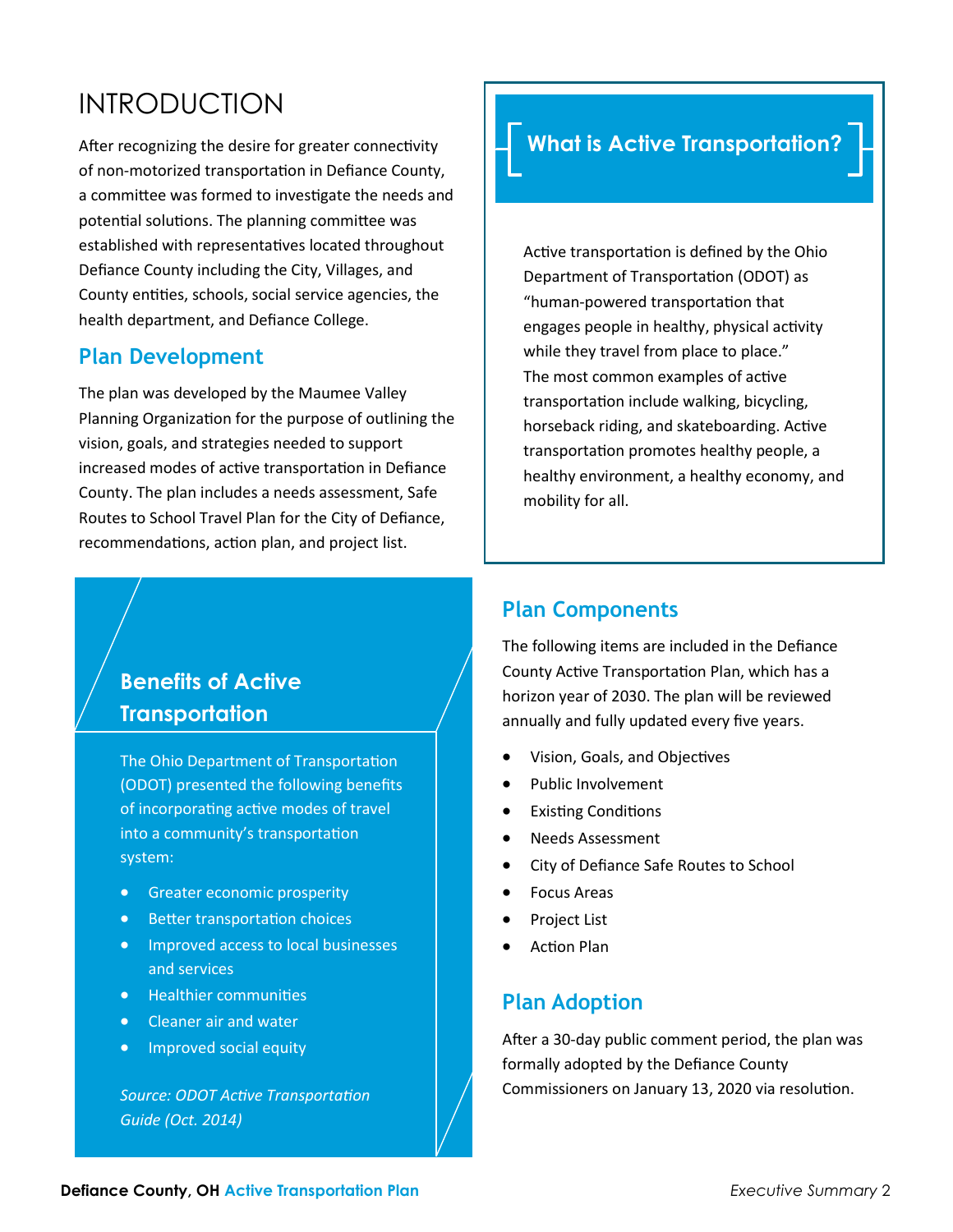# VISION AND GOALS

### **Vision**

Defiance County envisions a connected, safe, and efficient non-motorized transportation system for essential travel, health, recreation, and tourism.

## **Goals & Objectives**

Five goals were developed with corresponding objectives and strategies in order to reach the County's vision. The goals include the overarching themes of Connectivity, Safety, Accessibility, Health, and Promotion.



#### **1. Connectivity: Increase connections between places for non-motorized means of travel**

*Objective 1.a.* Develop a comprehensive non-motorized transportation system that provides County-wide connectivity.

*Objective 1.b.* Increase connections and fill gaps between existing parks and amenities in the City and Villages.



#### **2. Safety: Improve the safety and efficiency of the transportation system for non-motorized users**

*Objective 2.a.* Reduce distracted driving, walking, and bicycling.

*Objective 2.b.* Reduce the number and severity of crashes involving bicyclists and pedestrians. *Objective 2.c.* Create and maintain safe routes for students traveling to and from school.



#### **3. Accessibility: Enhance mobility for all users**

*Objective 3.a.* Improve and expand infrastructure for pedestrians, bicyclists, and people with disabilities.

*Objective 3.b.* Enhance opportunities for active water transportation on the local rivers. *Objective 3.c.* Adopt policies, standards, or regulations promoting Complete Streets principles.

#### **4. Health: Support healthy lifestyles for all residents**



*Objective 4.a.* Promote healthier communities by encouraging and improving access to Active Transportation facilities.

*Objective 4.b.* Increase walking and biking for short trips.

*Objective 4.c.* Support policies to ensure walking and bicycling are viable and desirable components of the transportation network.



#### **5. Promotion: Enhance and market existing parks, trails, and amenities**

*Objective 5.a.* Establish a marketing strategy to promote existing parks, trails, and amenities. *Objective 5.b.* Develop a regular maintenance schedule to ensure existing sidewalks and bicycle facilities are well maintained.

*Objective 5.c.* Increase the number of pedestrian and bicycle support facilities, such as bike racks, repair stations, and wayfinding signs.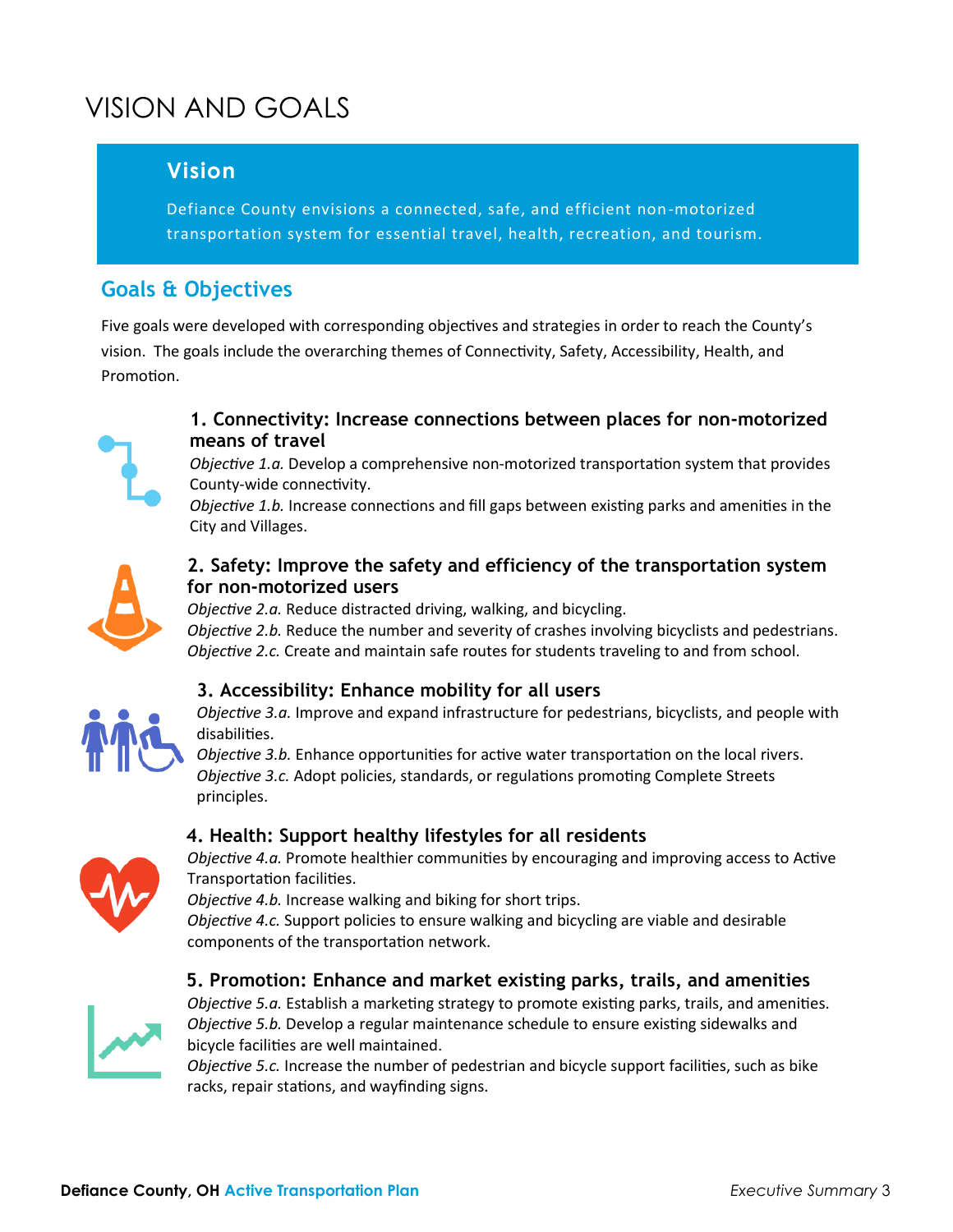# PUBLIC INVOLVEMENT

The public was engaged in a variety of ways during the development of the Active Transportation Plan. A public survey was released from June to July 2019 to gather input from residents. After the survey results were analyzed, two public meetings were held in the City of Defiance and the Village of Hicksville.

### **Public Survey**

The survey consisted of 16 questions related to demographics, current travel behaviors, and existing and future conditions. 502 individuals responded to the survey across Defiance County, with most respondents from the City of Defiance. The survey was advertised on the Maumee Valley Planning Organization's website, the City of Defiance's website, social media, email, flyers, word-of-mouth, and through press releases in the local newspapers, the Crescent News and the Hicksville Tribune.

#### **Survey Results Overview**

Several questions gauged public perception on safety

when riding bicycles, walking, or participating in other forms of active transportation. 36% of respondents said they did not feel safe/comfortable walking or bicycling in their respective communities. The most common reasons for not feeling safe walking or bicycling were dangerous or heavy traffic, followed by lack of connections

> (i.e. sidewalk ends), and poor sidewalk conditions. **Existing Parks & Trails**

Respondents primarily wanted to see more nature/natural trails (77.6%) and paved trails (71.6%) in Defiance County.

The survey also included questions pertaining to the current use of parks throughout the County. Many individuals were already using the parks and trails in the County, with only 17% reporting that they never use the existing parks and trails.

**TAKE OUR SURVEY &** 

**MVPO.ORG** 

DEFIANCE COUNTY ACTIVE TRANSPORTATION

#### **Water Transportation**

Survey participants were asked if they used non-motorized transportation options on the three local rivers. Many respondents used kayaks for water transportation on these rivers, with the greatest usage on the Auglaize River (18.3%), followed by the Maumee River (16.6%) and the Tiffin River (13.0%). Canoes were the second choice for many individuals, with the Maumee River leading with 11.0% of the total responses, followed by the Auglaize River (10.3%) and the Tiffin River (6.7%).



#### **Ideal, Future Transportation System**

Respondents were asked to identify three words they would use to describe their ideal, future transportation system in the County. The top three words selected were safe (160), accessible (115), and convenient (53).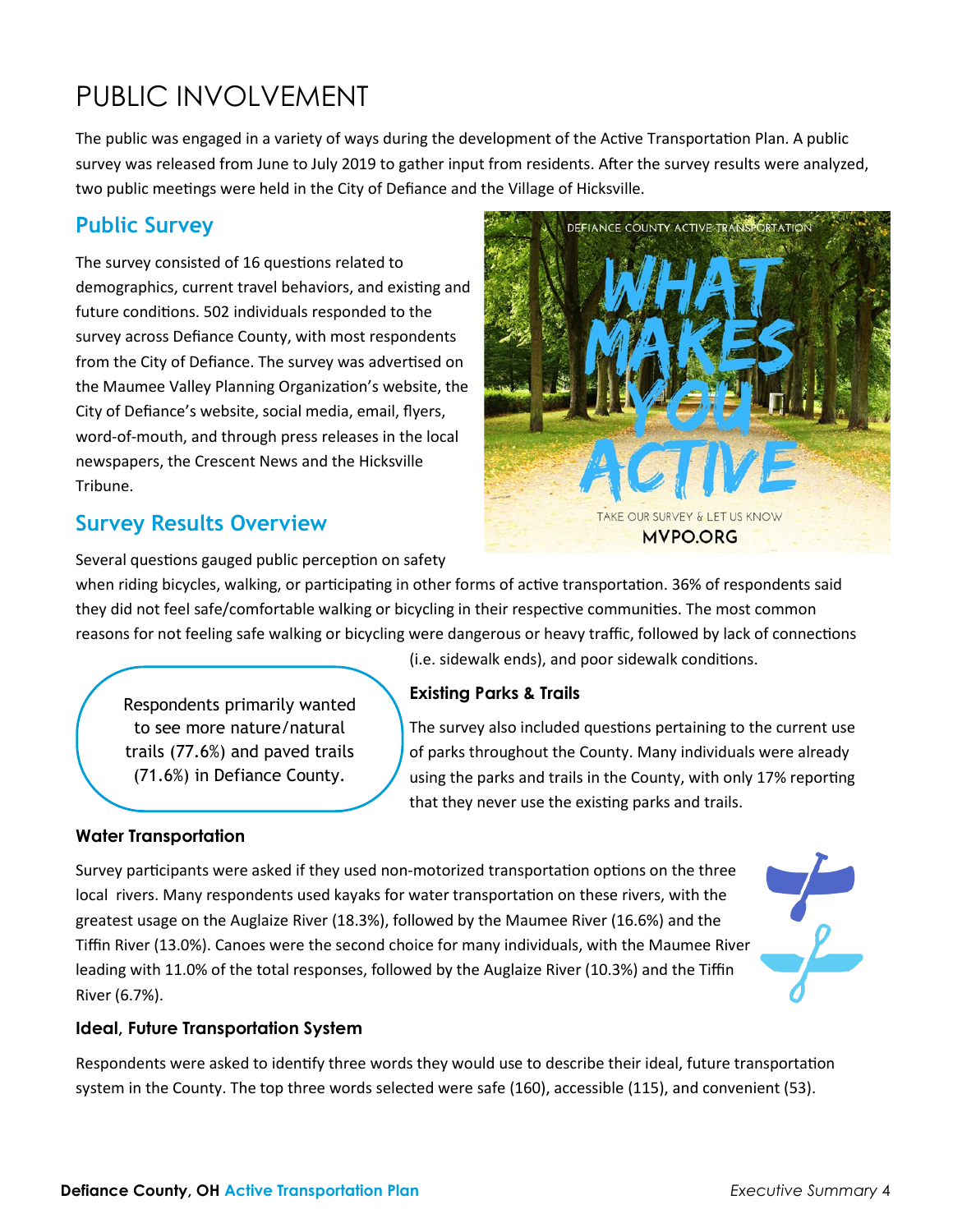#### **Public Meetings**

After the public survey was analyzed, two public meetings were held at the public libraries in Hicksville and Defiance to gain further input from residents through an interactive mapping exercise.

After a brief presentation by Maumee Valley Planning Organization on the survey results and the plan development, participants were asked to draw on maps where they wanted to see sidewalks, bike lanes, trails, and connections in Defiance County and throughout the municipalities. Public comments were also collected during the meetings, with input on where to place bicycle and pedestrian infrastructure and where to make improvements.



*Hicksville Public Meeting on July 30, 2019*



*Defiance Public Meeting on August 1, 2019*

"Look at existing trails we have and explore more ways to connect them all."

"There is a need for better access to the rivers for kayaks and canoes."

*Comments from the City of Defiance public meeting*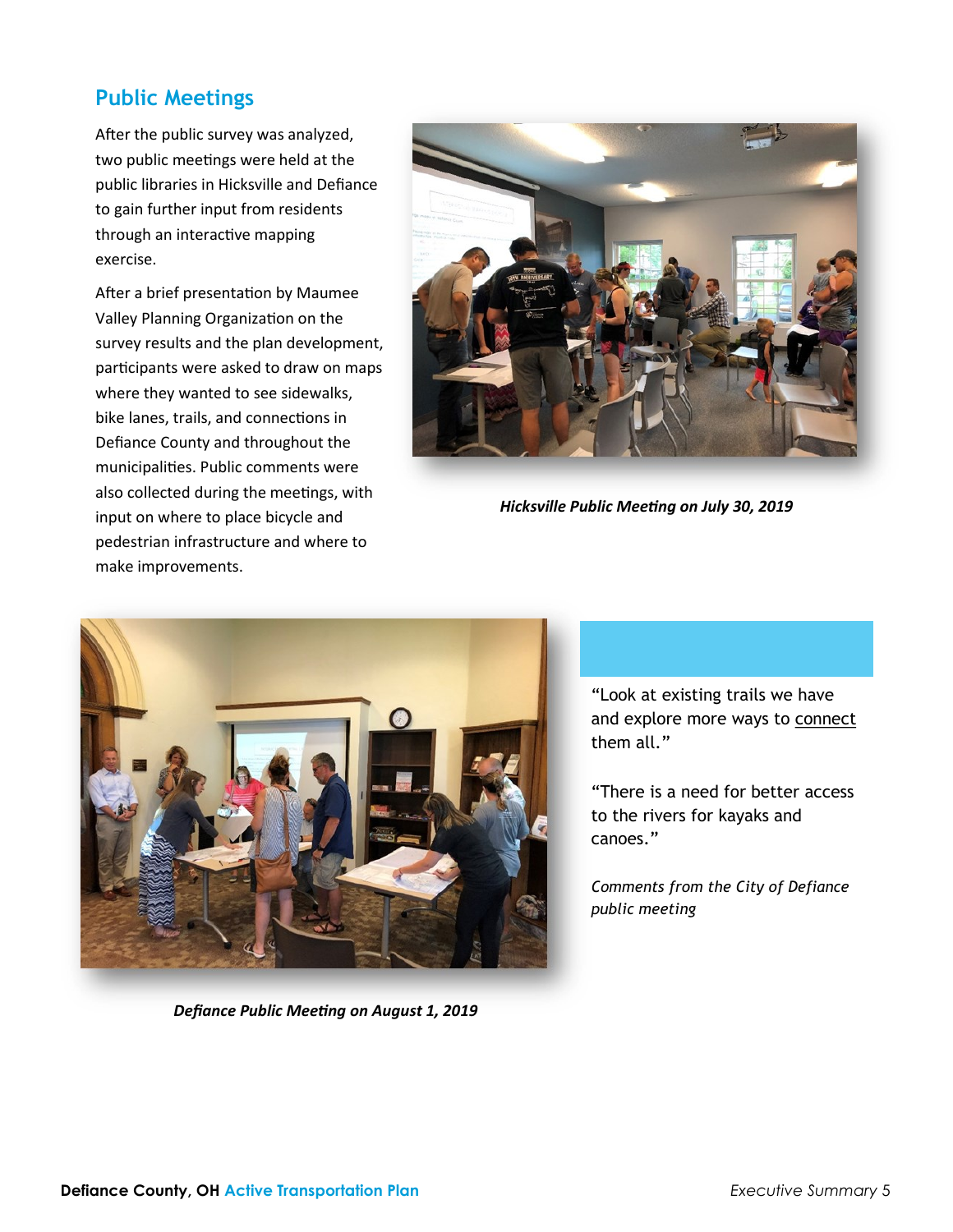# EXISTING CONDITIONS

Existing conditions data related to active transportation in Defiance County were gathered in order to understand what the County has and where gaps may exist. Demographic information, relevant plans and policies, crash statistics, and information about existing trails, parks, sidewalks and other assets were also collected. Demographic data were analyzed from the U.S. Census Bureau's American Community Survey (ACS) five-year estimates (2017).

### **Demographics**

Demographic data for Defiance County is summarized below (*US Census Bureau ACS 2017*):

- Total population: 38,311
- Median household income: \$55,295
- Individuals with a disability: 4,839 (12.7%)
- Individuals walking and biking to work: 2.6%

# **Crash Statistics**

There were 39 crashes involving a pedestrian, cyclist, or other non-motorist from 2014-2018 in Defiance County (ODOT Transportation Information Mapping System, 2019). The City of Defiance had the greatest number of non-motorist crashes, accounting for 25 out of the total 39 crashes, or 64% of the total crashes in the County. The

# **Physical & Mental Health**

Health benefits of active transportation extend to mental health as well as physical health. Physical activity can reduce the risks of mental illness.

According to the Defiance County Health Assessment (2018), 72% of Defiance County adults were overweight (32%) or obese (40%). Reasons for not exercising included time constraints (45%) but also included reasons such as poorly maintained or no sidewalks (6%) and no walking, biking, trails or parks (4%).

Out of the 39 crashes involving nonmotorized transportation users from 2014 to 2018, 20 crashes involved pedestrians and 19 crashes involved bicyclists. Most crashes resulted in some level of injury (90%), followed by property damage only (7.5%) and one fatal crash (2.5%).

Village of Hicksville experienced 7 out of the total 39 crashes, or 18% during the five-year period. The remaining 7 crashes occurred outside of municipal boundaries in several different townships.

### **Existing Assets & Historic Places**

Parks are located throughout the entire County, with the majority in the City of Defiance. The County also boasts a State Park (Independence Dam) and a portion of the Buckeye Trail/North Country National Scenic Trail. In addition to parks and trails, there are many sites and corridors with historic designation in Defiance

Relevant County and regional plans were also reviewed as part of the existing conditions section.

County. Popular historic sites include Fort Defiance Park, the Defiance Public Library, the East Side Fire Station, and the Riverside Chapel in the City of Defiance. St. Paul's Episcopal Church is the only historic structure in the Village of Hicksville.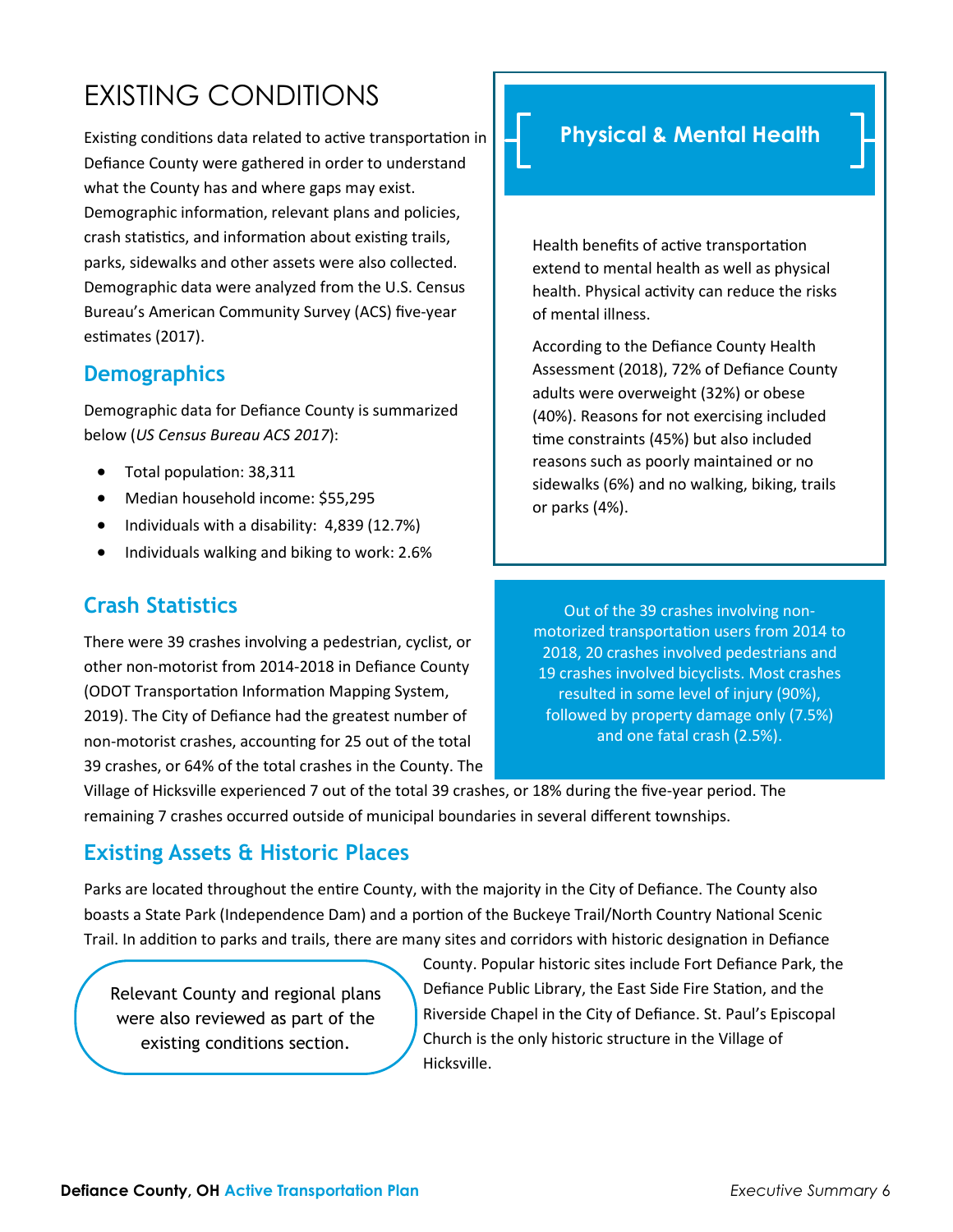# NEEDS ASSESSMENT

Gaps and barriers in the active transportation network were determined through fieldwork, public feedback, committee input, and infrastructure mapping. The main gaps and barriers to creating a comprehensive nonmotorized transportation network include funding, natural and infrastructure barriers, weather & climate, and public awareness. Gaps and barriers are discussed in further detail below.

**Funding:** It will take multiple funding sources as well as time to implement a County-wide and regionally connected active transportation system. In order to overcome this barrier, Defiance County can prioritize projects while also identifying potential funding sources. Phasing projects into multiple parts may also be a solution to this issue.

**Natural Barriers:** Defiance County is unique as it has two major rivers flowing through it – the Maumee River and the Auglaize River, as well as the smaller Tiffin River. These rivers are assets to the County but can complicate planning efforts. There are a limited number of bridges across the rivers and even fewer with pedestrian and bicycle infrastructure. Incorporating pedestrian and bicyclist infrastructure when bridges are being rebuilt or maintained can help in addressing this barrier.

**Infrastructure Barriers:** As Defiance County is primarily rural, one of the largest barriers is creating connections between places. Many of the roads that connect municipalities and other Counties are on State and U.S. Routes. The high speeds and narrow shoulders on many of these roads make it unsafe for active transportation users. Creating paths adjacent to these roadways, connecting via less-travelled County roads, widening shoulders, and installing bike lanes are a few ways to combat the infrastructure barriers in the County.

Weather & Climate: During the winter months from December to March, it is difficult for active transportation users to navigate the roadways. Infrastructure typically deteriorates further during this time due to roadway salt, snow plows, and cold temperatures. Unfortunately, the winter months cannot be changed, but encouraging short-distance travel between nearby places during these months may be a possible solution for active transportation users.

Public Awareness: There are many facets of public awareness that are important to consider for active transportation. Members of the public may be unaware of the existing assets in the County, the benefits of active transportation, and the current policies in place for walking and biking. Creating and implementing educational and encouragement campaigns around active transportation can help to inform the public and increase safe travel behaviors for motorists, pedestrians, bicyclists, and other users.

### **Addressing Barriers**

Safety is a large part of public awareness. Through planning for Safe Routes to School, many parents answered that they would not allow their children to walk or bike to school due to the amount and speed of traffic, unsafe crossings, lack of sidewalks and pathways, and perceived crime and violence. As such, the first focus area is a Safe Routes to School Travel Plan for the City of Defiance. Following the School Travel Plan are infrastructure focus areas that can be used to implement projects to fill gaps and overcome barriers.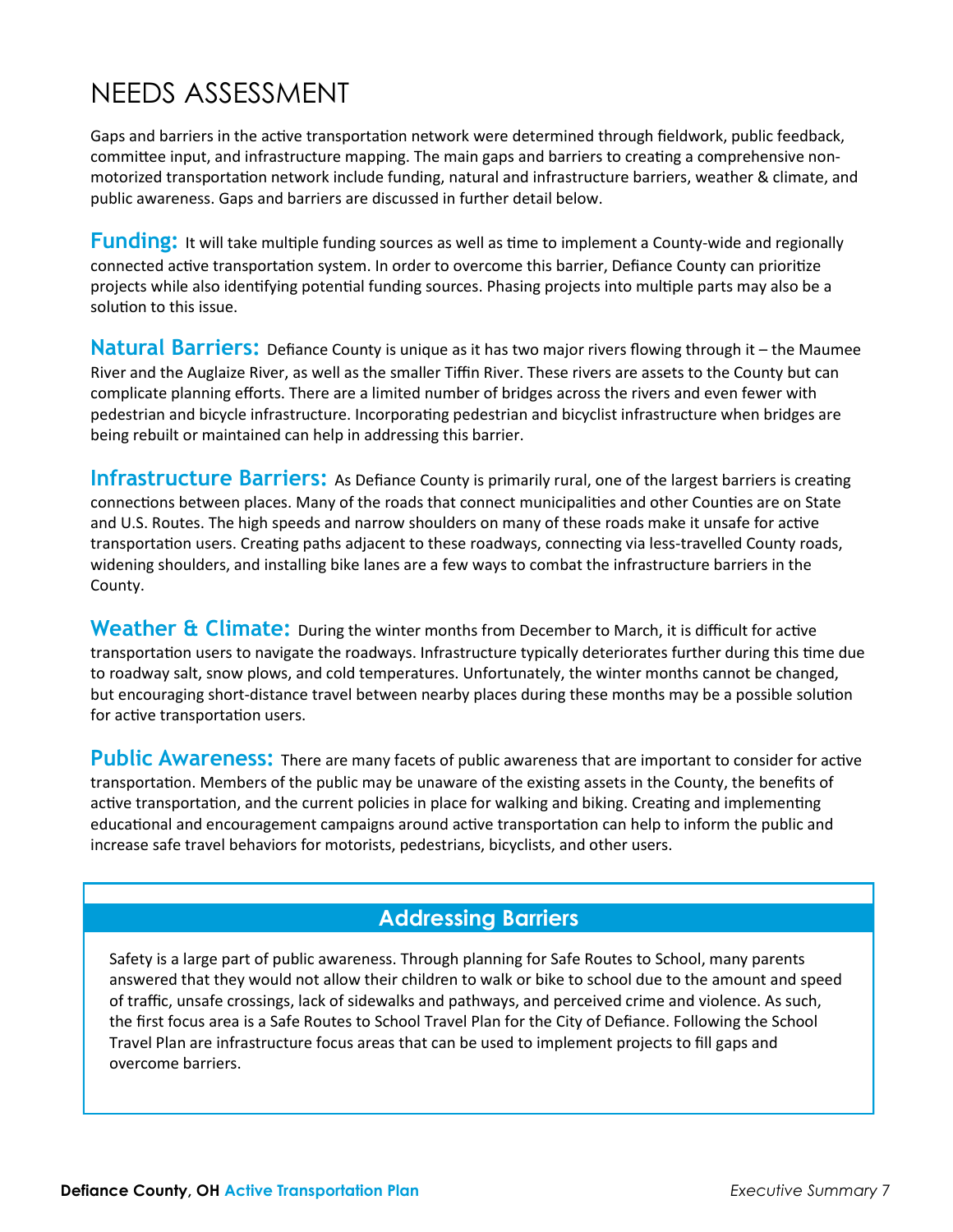# SAFE ROUTES TO SCHOOL

A Safe Routes to School Travel Plan (STP) outlines a community's intentions for enabling students in grades K-8 to engage in safe, active transportation (i.e. walking or bicycling) as they travel to and from school. The Ohio Safe Routes to School (SRTS) program requires applicants to have an approved STP or [Active](http://www.dot.state.oh.us/Divisions/Planning/SPR/bicycle/Documents/Final%20ODOT%20Active%20Transportation%20Plan%20Guide%2011-24-14.pdf)  [Transportation Plan \(ATP\)](http://www.dot.state.oh.us/Divisions/Planning/SPR/bicycle/Documents/Final%20ODOT%20Active%20Transportation%20Plan%20Guide%2011-24-14.pdf) that addresses walking and biking to school when applying for SRTS funds. Safe Routes to School information was gathered for four schools in the City of Defiance, including Defiance Elementary and Middle Schools, Holy Cross Catholic School, and St. John Lutheran School.

#### **Key Issues**

Key issues impacting student ability to safely walk and bike to school were compiled from student travel tallies, parent surveys, walk audits, and feedback from the Safe Routes to School Team. The key issues are:

- Motorists speeding in school zones and within school campus
- Lack of encouragement from schools to support walking and biking
- Faded crosswalks at all school locations
- Lack of ADA compliant pedestrian infrastructure on South Clinton Street
- Lack of safe pedestrian and bicyclist infrastructure on South Jefferson Avenue
- Lack of pedestrian infrastructure on Karnes Avenue and Cleveland Avenue
- Lack of connections between residential neighborhoods and schools

### **Proposed Countermeasures**

#### **Non-Infrastructure**

- Enforcement of school zone speeds with assistance from the City of Defiance Police Department
- Education of pedestrian, bicyclists, and motorists as a partnership with the Defiance County Health Department
- Encouragement through the City of Defiance's Heart Healthy Communities initiative

#### **Infrastructure**

- Repaint crosswalks in school zones to be more visible
- Addition of a crosswalk at Karnes & Cleveland Avenue near the Defiance Middle School
- Rectangular Rapid Flashing Beacon at the intersection of Jefferson Avenue and Rosewood Avenue
- Sidewalks on South Clinton Street and Ayersville Avenue
- Infill sidewalk on Karnes Avenue, Cleveland Avenue, and Jefferson Avenue



### **Defiance SRTS Vision**

The Defiance SRTS Team and Active Transportation Committee envision a safe, connected, and accessible nonmotorized transportation network that will support kids walking and biking to school. The Team and Committee plan to:

- Increase the number of students walking and biking to school through infrastructure improvements and educational campaigns;
- Support school policies and activities that encourage students to walk and bike to school;
- Enhance enforcement efforts to reduce motorist speeds and ensure safety of student travel;
- Create a more walkable and bikeable community within the City of Defiance;
- Ensure the progress by evaluating the program annually.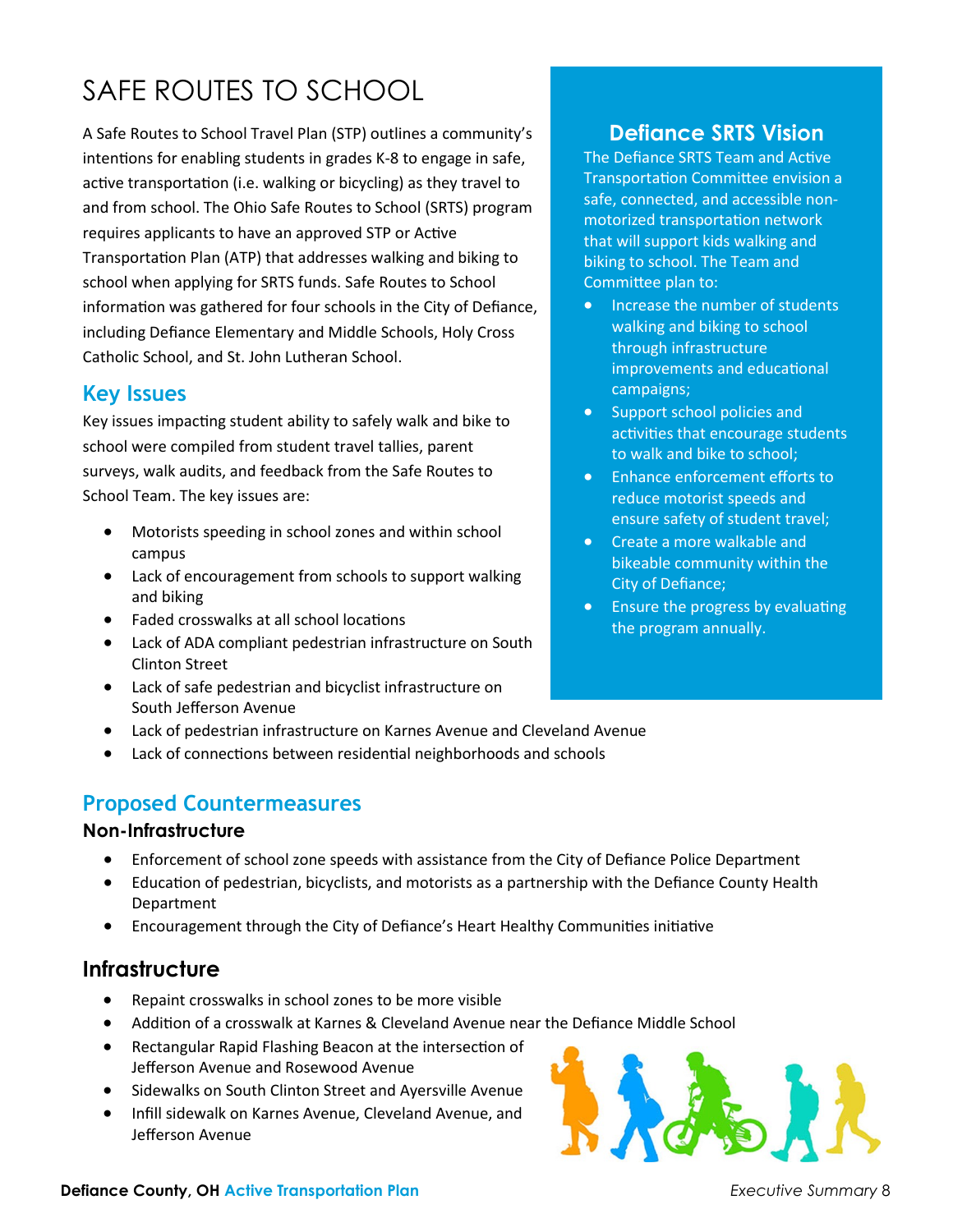# FOCUS AREAS

The following Facility Types provide a brief overview of standard bicycle and pedestrian facilities that exist. The following types refer to facility definitions in AASHTO's Guide for the Development of Bicycle Facilities (*Fourth Edition*) as well as the Federal Highway Administration (FHWA) Small Town and Rural Multimodal Networks guide. These different facility types can be utilized when updating and implementing active transportation infrastructure.

### **Visually Separated**

Visually separated facilities are found on roads with low to moderate volumes of traffic at moderate speeds. These facilities typically use buffer striping and markings to increase the distance between motorized and non-motorized users. No physical barrier exists with these facilities. Examples include:

- Bike lane
- Paved shoulder



*Example: Bike lane*

#### **Mixed Traffic**

Mixed traffic facilities are best suited for roads with low traffic volumes and low speeds. These facilities are shared among motorists, bicyclists, and sometimes pedestrians. Some examples are:

- Shared lanes
- **Sharrows**

### **Physically Separated**

Physically separated facilities create actual barriers from the roadway network. Facility types include:

- Separated bike lane
- **Sidewalk**
- **Sidepath**
- Raised crosswalk
- High-visibility crosswalk



*Example: Shared lane*

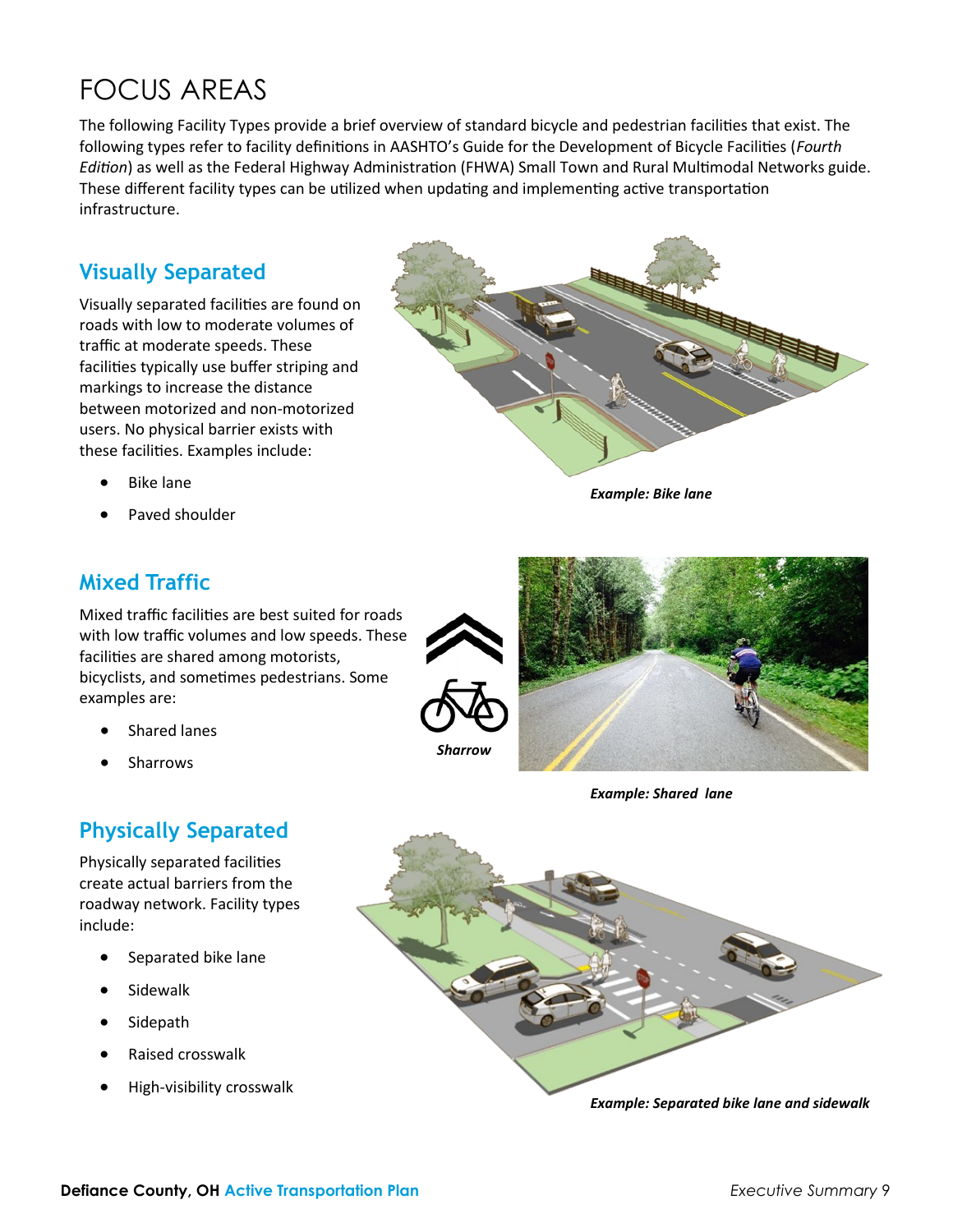# PROJECTS

Projects were solicited from all of the entity organizations in the County, including all the Townships, Villages, and the City of Defiance. Project forms were sent via email and mail in August 2019, with a due date of September 30, 2019. Projects were also solicited from the County Engineer and the Defiance County Economic Development office. It was imperative that projects be solicited and included in this plan as their completion will help the County achieve its goals for active transportation. 26 total projects were submitted, which consisted of 18 projects and 1 safety study within the City of Defiance, 1 project in the Village of Hicksville, 2 projects in the County, and 4 regional projects spanning multiple counties.

### **Funding Sources**

| Program                                                   | <b>Description</b>                                                                                                        | <b>Funding Amounts</b>                                                                         |
|-----------------------------------------------------------|---------------------------------------------------------------------------------------------------------------------------|------------------------------------------------------------------------------------------------|
| Ohio Department of Transportation (ODOT)                  |                                                                                                                           |                                                                                                |
| <b>Transportation Alternatives</b><br>Program (TAP)       | Multi-use paths that connect destinations                                                                                 | No set max.; 20% local match plus<br>engineering                                               |
| Safety Program                                            | Bike/ped facilities in high crash areas;<br>safety education                                                              | 0-10% local match plus<br>engineering                                                          |
| Safe Routes to School                                     | Funds for grades K-8 to encourage kids to<br>walk and bike to school                                                      | 100% funded; \$400,000<br>infrastructure projects; \$20,000<br>for non-infrastructure projects |
| <b>Ohio Department of Natural Resources (ODNR)</b>        |                                                                                                                           |                                                                                                |
| Clean Ohio Trails                                         | Land acquisition, trail development,<br>trailside & trailhead facilities, design &<br>engineering, trail safety education | Max. award is \$500,000; 25% local<br>match (can use as local match for<br>ODOT funding)       |
| <b>NatureWorks</b>                                        | Recreation and park projects, acquisition,<br>development and rehabilitation                                              | County allocation up to \$150,000;<br>25% local match                                          |
| <b>Recreational Trails Fund</b>                           | Trail linkages, maintenance of existing<br>trails, restoration of trail areas, improved<br>access, acquisition            | Max. award is \$150,000; 20% local<br>match                                                    |
| <b>Other Grant Opportunities</b>                          |                                                                                                                           |                                                                                                |
| <b>Community Development</b><br><b>Block Grant (CDBG)</b> | Public facilities, remove barriers for<br>accessibility                                                                   | Approx. \$150,000 for a minimum<br>of 4 projects                                               |
| <b>SRTS National Partnership</b><br>Safe Routes to Parks  | Planning, education, signage,<br>maintenance, street design, right-of-way<br>acquisition                                  | \$12,500; Match not required                                                                   |
| People for Bikes                                          | Bicycling, active transportation,<br>community development                                                                | \$10,000; at least 50% match                                                                   |

Funding programs to implement active transportation projects are summarized below:

The full project list can be found in the Defiance County Active Transportation Plan.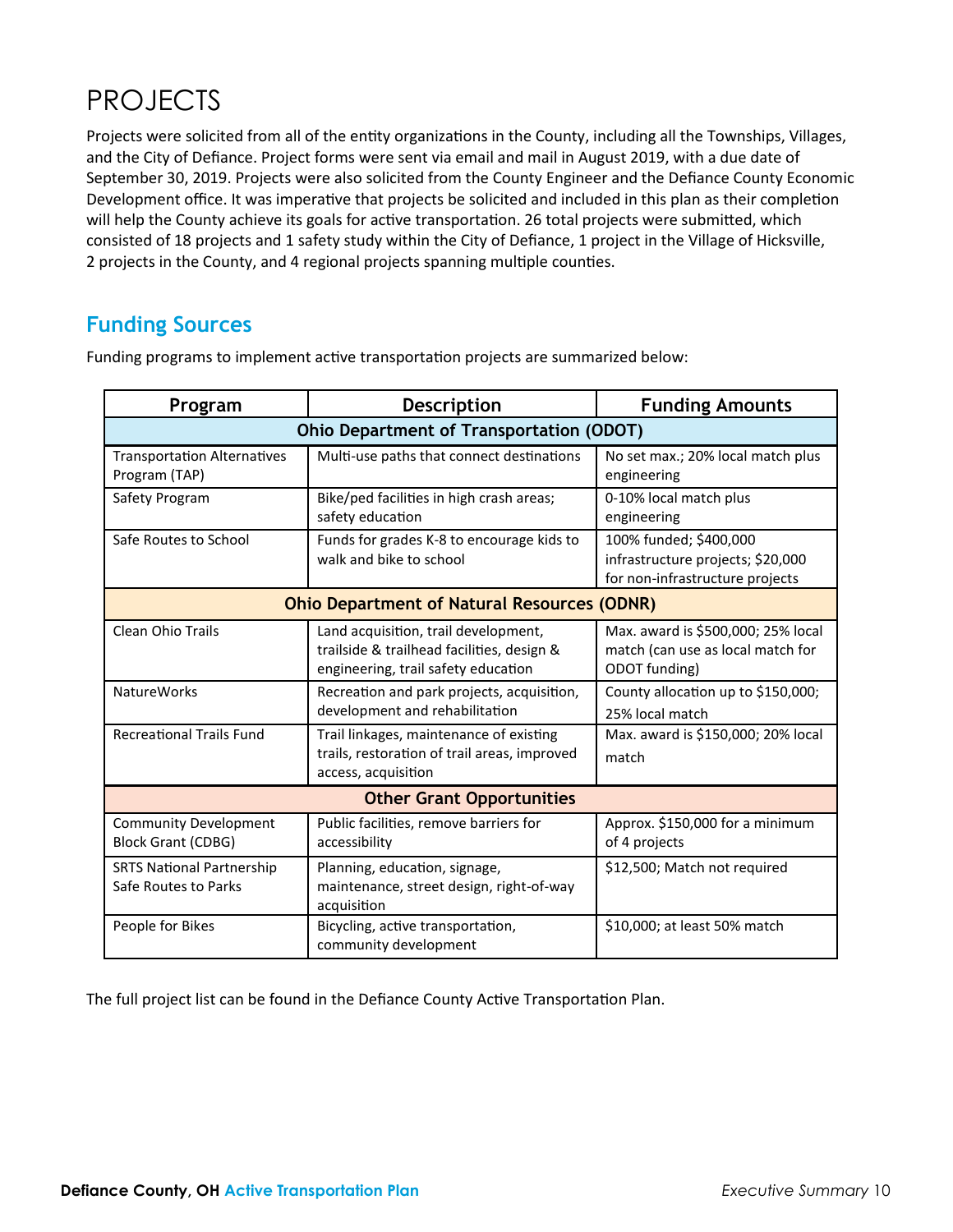# ACTION PLAN

The Action Plan outlines how Defiance County will successfully implement the Active Transportation Plan and reach their vision of having a connected, safe, and efficient non-motorized transportation system for essential travel, health, recreation, and tourism. Strategies for each goal are summarized below:

#### **Strategies**

- **1. Connectivity: Increase connections between places for non-motorized means of travel**
	- Conduct corridor planning and public input to determine the best routes for connecting places in the County.
	- Create a bicycle level of traffic stress (LTS) network to determine the best routes for bicycle improvements.
	- Develop and implement a Safe Routes to Parks plan.
- **2. Safety: Improve the safety and efficiency of the transportation system for nonmotorized users**
	- Develop and implement educational campaigns to teach road users about how to be safe on roads, sidewalks, and in crosswalks.
	- Partner with the Defiance County Health Department to increase education of motorized and nonmotorized users.
	- Emphasize law enforcement that impacts active transportation user safety and behavior change in motorists.
	- Promote safe roadway crossing through infrastructure improvements like crosswalks and pedestrian refuge islands.
	- Apply for Safe Routes to School infrastructure funding to improve the built environment to make it easier and safer to participate in active transportation.
	- Apply for Safe Routes to School non-infrastructure funding to support and expand encouragement, education, and enforcement efforts.

#### **3. Accessibility: Enhance mobility for all users**

- Incorporate ADA compliant paths and signals for all infrastructure improvements*.*
- Market the existing water trail facilities.
- Work towards projects that establish canoe and kayak launches.
- Incorporate educational materials on active water transportation during the annual City of Defiance Riverfest.
- Tailor a complete streets policy for the County and local communities and encourage adoption through working with stakeholders and the public.

#### **4. Health: Support healthy lifestyles for all residents**

- Partner with the Defiance County Health Department to promote the health benefits of active transportation.
- Complete a data/mapping analysis of local parks to identify barriers to park access.
- Conduct walk and accessibility audits with community partners to address safety, access, and any barriers to active transportation facilities.
- Increase the availability of information on walking and bicycling options in the City and Villages.
- Promote Complete Streets policies through partnerships and projects.